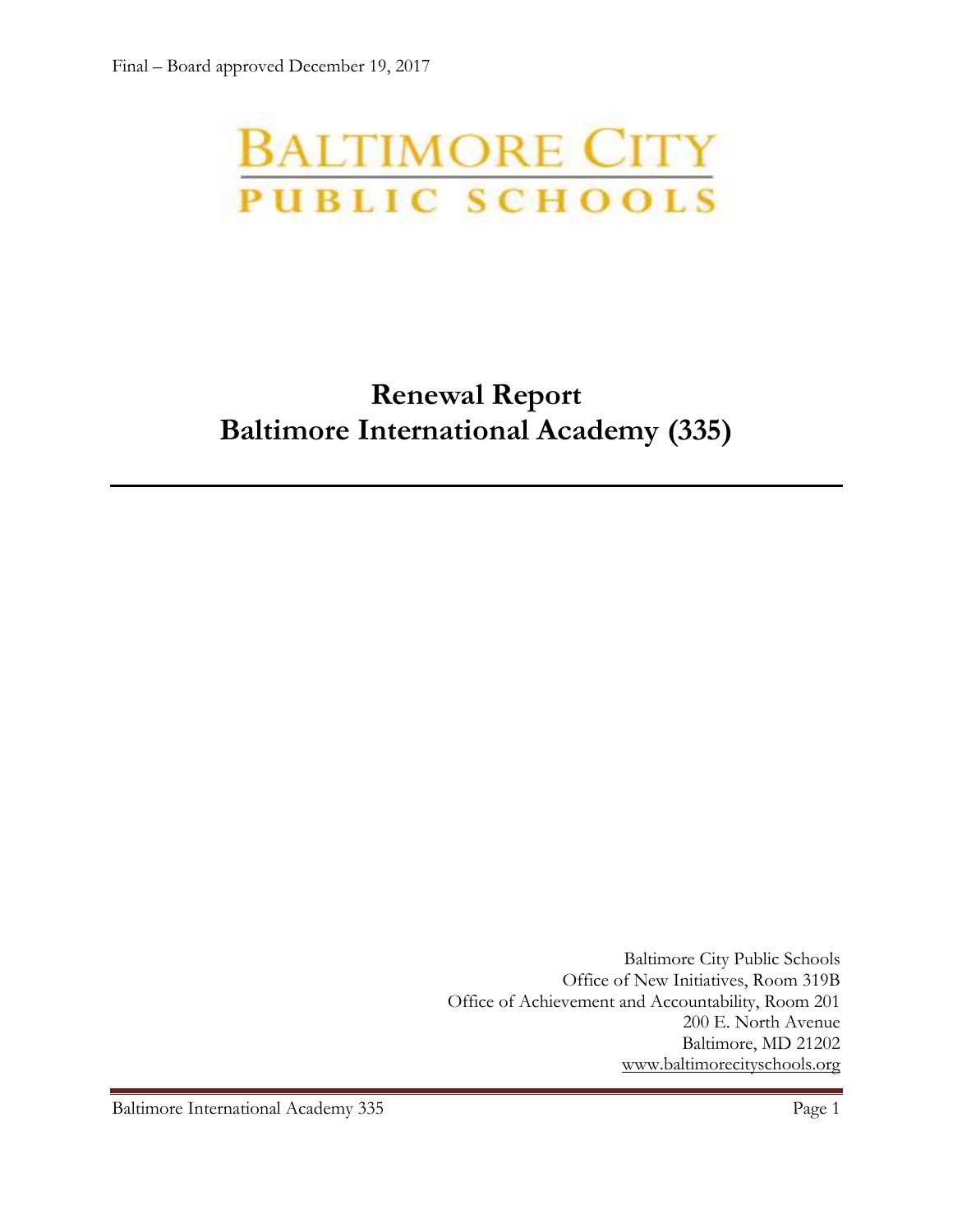#### **REPORT INTRODUCTION**

#### **Purpose of the Report**

The renewal report is a summary of findings and a resulting recommendation regarding renewal of the charter or contract for an operator-run school. To inform this recommendation Baltimore City Public Schools collects and analyzes documentation, including the School Effectiveness Review (SER) performed on site at each school and the school's renewal application, along with an evaluation of the school's performance based on the renewal rubric and consideration of all other relevant information.

City Schools' renewal criteria are based on state law (§ 9-101, *et seq*., MD. CODE ANN., EDUC.) and Baltimore City Board of School Commissioners' policy IHB and associated administrative regulations (IHB-RA and JFA-RA). The Board's policy requires that schools up for renewal be evaluated on multiple measures including, but not limited to, the following:

- **Student achievement**, constituting at least 50 percent of the renewal score and including measures such as schoolwide performance on state assessments, College and Career Readiness (for schools with high school grades), highly effective instruction (from the SER), academic programming for special student populations, and a school's fidelity to its charter
- **School climate** (chronic absence, suspensions, enrollment trends, school choice data, and school survey results from parents, teachers, and students)
- **Financial management and governance** (annual audits, school budget submissions, grants management, and relevant documentation provided by the school's board)
- **Effective management** (school compliance with laws, rules, policies, and regulations)

The renewal process is a component of City Schools' annual review of its school portfolio, designed to ensure that students and families across the district have access to school options that meet their interests and needs. In 2011, City Schools formed the Renewal Stakeholders Working Group (composed of school operators from a range of school types, Supporting Public Schools of Choice, and the Maryland Charter School Network) to develop a methodology for evaluating the performance of operator-run schools. The result: a fair, transparent, and rigorous renewal framework that reflects schools' unique nature and innovative contributions to student achievement, used for the first time in the 2012-13 school year.

At the conclusion of each year's renewal cycle, staff engages key stakeholders in a review of the process to identify areas for improvement that could be addressed while still maintaining a level of predictability for schools up for renewal in the following year. The most recent round of review considered implications for the renewal process of including results from statewide PARCC assessments for the first time, given that, to date, a significant portion of the weight in the student achievement portion of the renewal decision has been based on assessment data. Changes made to the framework as a result of this most recent review include the following:

 Used PARCC mean scale scores from the 2014-15 to 2016-17 school years for trend measure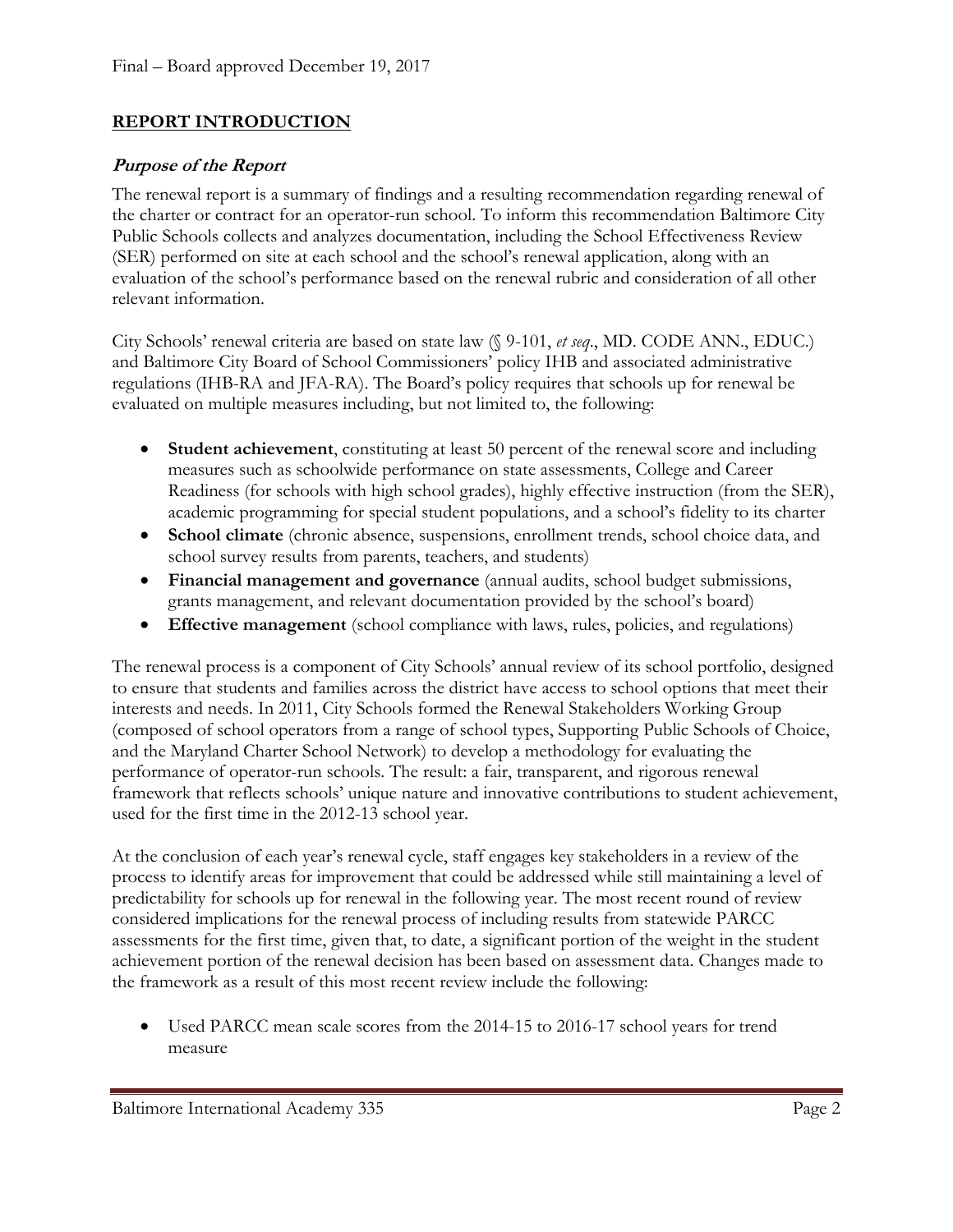- Recognizing the correlation between relative wealth and PARCC absolute results, compared schools against other schools with similar levels of economic disadvantage (in previous years, comparison groups were based only on tested grade band)
- Aligned College and Career Readiness measure to Maryland State Department of Education (MSDE) standards.

#### *The Process*

The review process has the following components:

- Renewal rubric (includes data from standardized assessments and school surveys)
- Application for renewal
- Data tables prepared by City Schools
- School Effectiveness Review

The Charter and Operator-led Advisory Board (also known as the New and Charter School Advisory Board), a cross-representational group made up of members representing foundations, nonprofit organizations, school choice advocates, school operators, and district representatives, reviews each of these components and makes recommendations to City Schools' CEO on whether charters or contracts should be renewed. The CEO considers the recommendation, and then makes her own recommendation to the Board for vote. According to Board policy, City Schools may determine that a public charter school is eligible for a five-year contract term, three-year contract term, or nonrenewal.

| <b>Actions</b>                                                                                               | Timeline                  |
|--------------------------------------------------------------------------------------------------------------|---------------------------|
| Schools submit renewal applications                                                                          | September 7, 2017         |
| Charter and Operator-led Advisory Board reviews renewal<br>applications and makes recommendations to the CEO | September to October 2017 |
| District presents recommendations to Board at public meeting                                                 | November 14, 2017         |
| Board conducts public work session for operators                                                             | November 28, 2017         |
| Board votes on renewal recommendations                                                                       | December 19, 2017         |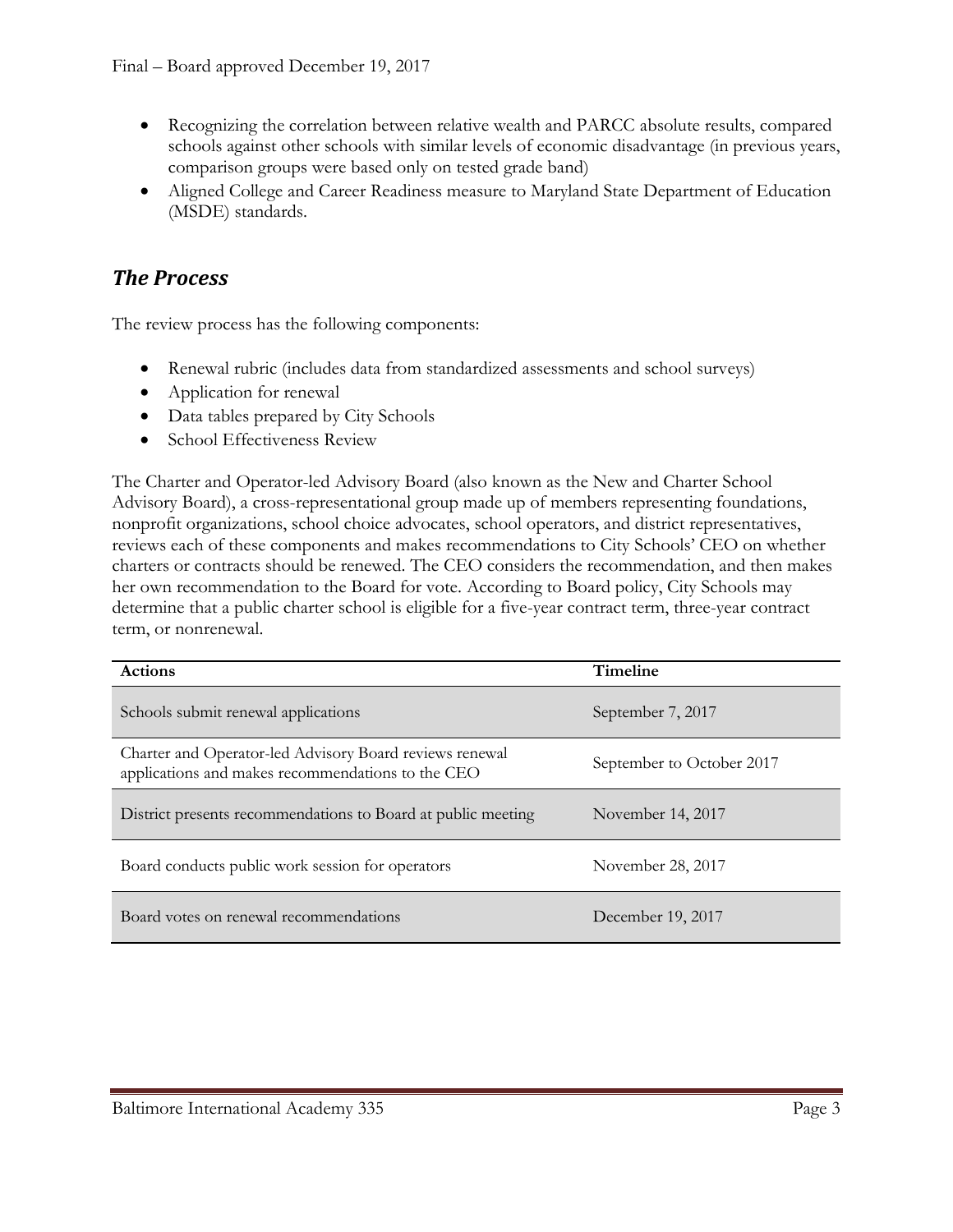### *Baltimore International Academy (#335)*

*Operator*: Baltimore International Academy, Inc. *Configuration*: Elementary/middle *Type*: Charter *Enrollment*: 753<sup>1</sup>

#### **Recommendation**

*Five-year renewal (July 2018 through June 2023)*

#### **Renewal summary**

| Category                                                                              | Finding                 |
|---------------------------------------------------------------------------------------|-------------------------|
| Is the school an academic success? (min. 50% weight)                                  | Effective               |
| Does the school have a strong school climate?                                         | Effective               |
| Has the school followed sufficient governance management and<br>governance practices? | <b>Highly effective</b> |
| Has the school followed sufficient financial management<br>practices? <sup>2</sup>    | Meets<br>expectations   |

#### **Discussion**

 $\overline{\phantom{a}}$ 

Having considered the recommendation of the Charter and Operator-led School Advisory Board, Baltimore City Public Schools' CEO recommends that the contract with Baltimore International Academy, Inc., to operate Baltimore International Academy be renewed for five years, with a term beginning July 1, 2018, and ending June 30, 2023.

The school was rated effective in Academics and Climate, and highly effective in Governance and Financial Management.

The school was rated highly effective in the Highly Effective Instruction measure from the School Effectiveness Review (SER), which considers how teachers plan and deliver instruction, adjust instruction based on data, and create a positive classroom environment, and how school leaders support the instructional program at the school. The school was rated highly effective for its absolute PARCC performance in math 6-8 (85th percentile in its economic disadvantage [ED] comparison group, which compares schools based on similar levels of wealth, with a mean scale score of 729), developing in math 3-5 (50th percentile in its ED group, with a mean scale score of

<sup>1</sup> Total enrollment counts reflect the MSDE official enrollment file for grades k-12, which includes students enrolled on September 30 each year. This file is verified by MSDE prior to becoming the official enrollment count for the year.

<sup>2</sup> Financial management considers a review of the operator's audits over the contract term. "Meets expectations" is the highest rating available.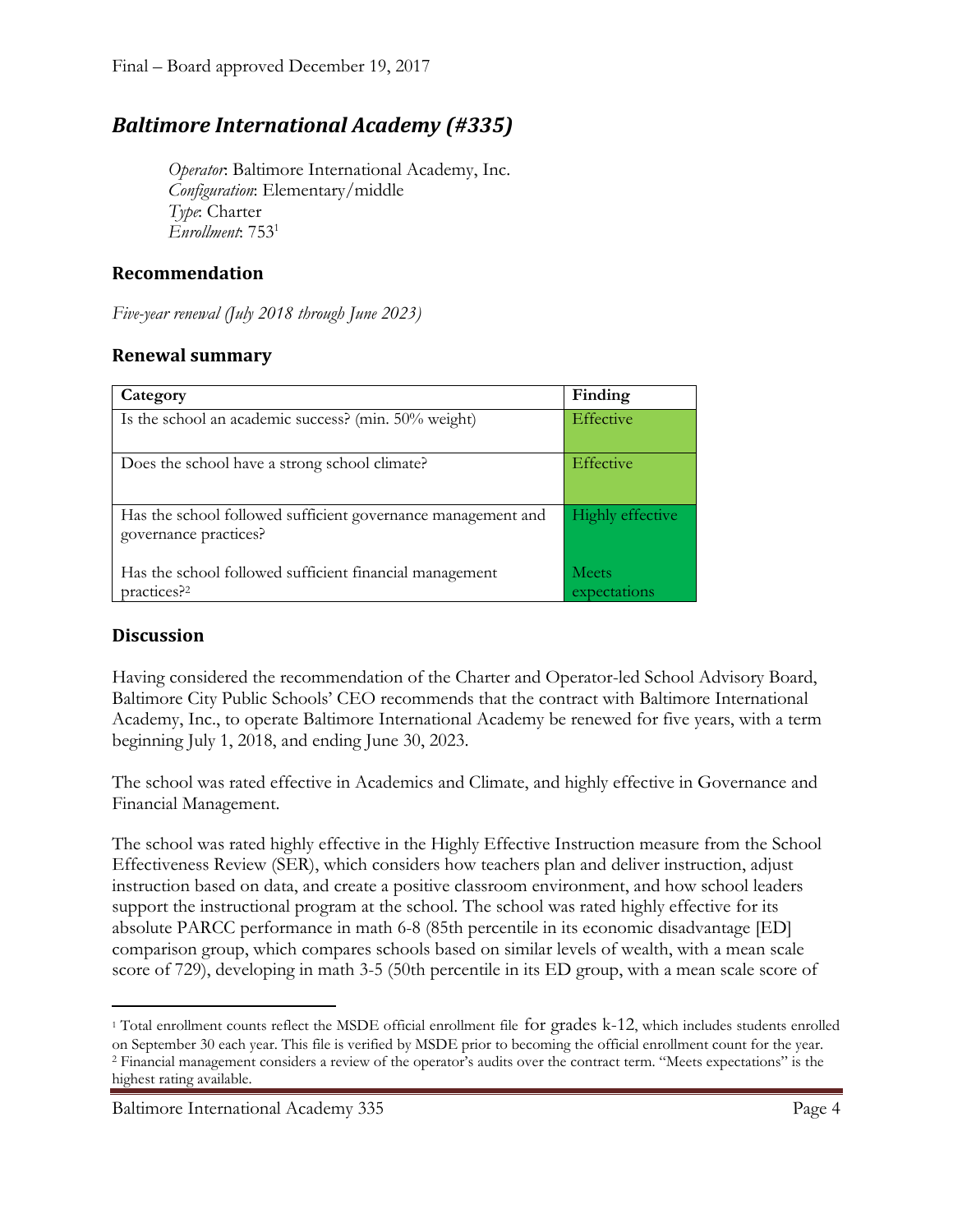733) effective in English language arts (ELA) 6-8 (77th percentile in its ED group, with a mean scale score of 742), and not effective in ELA 3-5 (19th percentile in its ED group, with a mean scale score of 719). The school was rated effective in parent, staff, and student satisfaction evidenced by City Schools' school survey and in cohort retention, which measures the number of students who remain at a school two years after entry, over time.

#### **Findings (elementary/middle school rubric)**

| Subcategory                                       | <b>Renewal Metric</b>                                                                                                                                                                                                                                                                                                                                                                                                                                                                                                                               | <b>City Schools Rating</b> |
|---------------------------------------------------|-----------------------------------------------------------------------------------------------------------------------------------------------------------------------------------------------------------------------------------------------------------------------------------------------------------------------------------------------------------------------------------------------------------------------------------------------------------------------------------------------------------------------------------------------------|----------------------------|
| 1.1 Absolute Student<br>Achievement               | Mean scale score PARCC math (grades 3-5)                                                                                                                                                                                                                                                                                                                                                                                                                                                                                                            | Developing                 |
|                                                   | Mean scale score PARCC ELA (grades 3-5)                                                                                                                                                                                                                                                                                                                                                                                                                                                                                                             | Not effective              |
|                                                   | Mean scale score PARCC math (grades 6-8)                                                                                                                                                                                                                                                                                                                                                                                                                                                                                                            | Highly effective           |
|                                                   | Mean scale score PARCC ELA (grades 6-8)                                                                                                                                                                                                                                                                                                                                                                                                                                                                                                             | Effective                  |
| 1.2 Student<br><b>Achievement Trend</b>           | Trend in mean scale score PARCC math (grades 3-5)                                                                                                                                                                                                                                                                                                                                                                                                                                                                                                   | Not effective              |
|                                                   | Trend in mean scale score PARCC ELA (grades 3-5)                                                                                                                                                                                                                                                                                                                                                                                                                                                                                                    | Not effective              |
|                                                   | Trend in mean scale score PARCC math (grades 6-8)                                                                                                                                                                                                                                                                                                                                                                                                                                                                                                   | Effective                  |
|                                                   | Trend in mean scale score PARCC ELA (grades 6-8)                                                                                                                                                                                                                                                                                                                                                                                                                                                                                                    | Effective                  |
| 1.3 Student<br><b>Achievement Growth</b>          | Median student growth percentile PARCC math (grades 3-5)                                                                                                                                                                                                                                                                                                                                                                                                                                                                                            | Not effective              |
|                                                   | Median student growth percentile PARCC ELA (grades 3-5)                                                                                                                                                                                                                                                                                                                                                                                                                                                                                             | Highly effective           |
|                                                   | Median student growth percentile PARCC math (grades 6-8)                                                                                                                                                                                                                                                                                                                                                                                                                                                                                            | Not effective              |
|                                                   | Median student growth percentile PARCC ELA (grades 6-8)                                                                                                                                                                                                                                                                                                                                                                                                                                                                                             | Highly effective           |
| 1.4 SER, Highly<br><b>Effective Instruction</b>   | Extent to which school leadership supports highly effective<br>instruction and teachers plan and deliver highly effective<br>instruction and establish a classroom environment where<br>teaching and learning can occur                                                                                                                                                                                                                                                                                                                             | Highly effective           |
| 1.5 Fidelity to<br>Charter/Application<br>Overall | Extent to which the school<br>Has fully implemented the mission expressed in its<br>$\bullet$<br>charter application and this mission is clear to all<br>stakeholders<br>Has delivered high-quality programming for all student<br>$\bullet$<br>subgroups<br>Is gathering data to assess its efficacy and has effectively<br>$\bullet$<br>addressed any challenges evident in the data, particularly<br>in the areas of subgroup performance, enrollment,<br>student attendance, dropout rates, attrition, and student<br>choice data/school demand | Highly effective           |

Baltimore International Academy 335 Page 5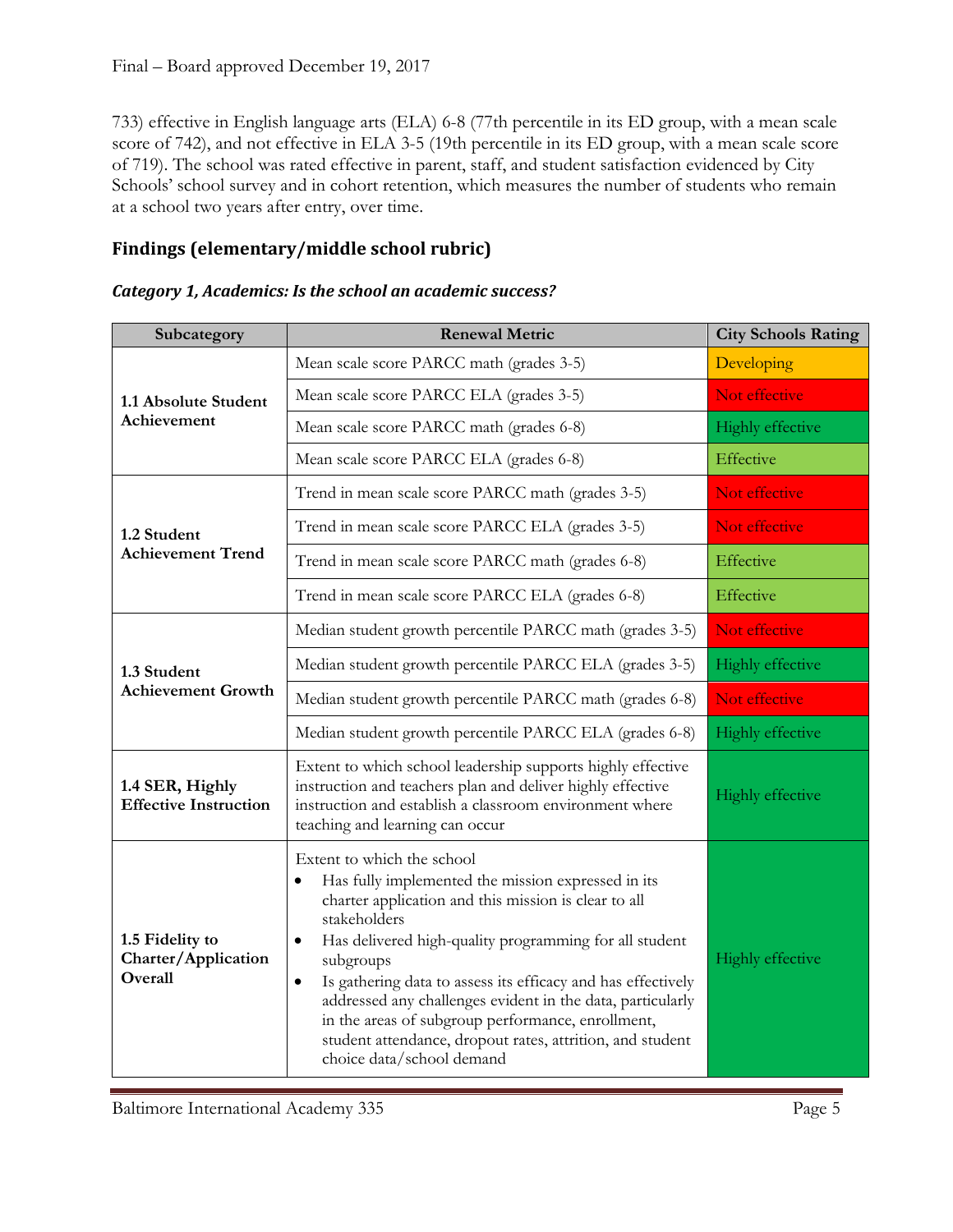#### **Overall rating for Category 1, Academics Effective**

#### *Category 2, Climate: Does the school have a strong climate?*

| Subcategory                                                                     | <b>Renewal Metric</b>                                                                                                                                                                                                                                                                                                                                                                                                                                                               | <b>City Schools Rating</b> |
|---------------------------------------------------------------------------------|-------------------------------------------------------------------------------------------------------------------------------------------------------------------------------------------------------------------------------------------------------------------------------------------------------------------------------------------------------------------------------------------------------------------------------------------------------------------------------------|----------------------------|
| 2.1 SER, Talented<br>People                                                     | Extent to which the school implements systems to select,<br>develop, evaluate, and retain skilled teachers and staff                                                                                                                                                                                                                                                                                                                                                                | <b>Highly effective</b>    |
| 2.2 SER, Vision and<br>Engagement                                               | Extent to which the school provides a safe and supportive<br>learning environment, cultivates open communication and<br>decision-making with the school community, and establishes<br>a school culture that embraces community diversity                                                                                                                                                                                                                                            | <b>Highly effective</b>    |
| 2.3 Staff, Student,<br>and Parent<br>Satisfaction                               | School survey, staff: 5-year average                                                                                                                                                                                                                                                                                                                                                                                                                                                | Effective                  |
|                                                                                 | School survey, students: 5-year average                                                                                                                                                                                                                                                                                                                                                                                                                                             | Effective                  |
|                                                                                 | School survey, parents: 5-year average                                                                                                                                                                                                                                                                                                                                                                                                                                              | Effective                  |
| 2.4 Cohort Retention                                                            | Percentage of students who remain at the school at least two<br>years after initial enrollment, over time                                                                                                                                                                                                                                                                                                                                                                           | Effective                  |
| 2.5 Student<br>Attendance, Chronic<br>Absence                                   | Extent to which the school has implemented effective<br>strategies that have kept student attendance high and<br>chronic absences low over the course of the contract                                                                                                                                                                                                                                                                                                               | Effective                  |
| 2.6 Suspensions                                                                 | Extent to which the school has implemented effective<br>strategies that have kept suspensions low over the course of<br>the contract                                                                                                                                                                                                                                                                                                                                                | Effective                  |
| 2.7 Effective<br>Programming for<br><b>Students with</b><br><b>Disabilities</b> | Extent to which the school has demonstrated a strong<br>trajectory of growth, is aware of its data and responsibilities<br>to students with disabilities, does not have any gaps or has<br>decreased gaps in the data as they relate to performance and<br>climate metrics for students with disabilities over time, and<br>has effectively and consistently implemented processes,<br>interventions, and strategies to support student outcomes<br>over the course of the contract | Developing                 |
| <b>Overall Rating for Category 2, Climate</b>                                   |                                                                                                                                                                                                                                                                                                                                                                                                                                                                                     | <b>Effective</b>           |

*Category 3, Finance and Governance: Has the school followed sufficient financial management and governance practices?*

| Subcategory | <b>Renewal Metric</b> | <b>City Schools Rating</b> |
|-------------|-----------------------|----------------------------|
|             |                       |                            |